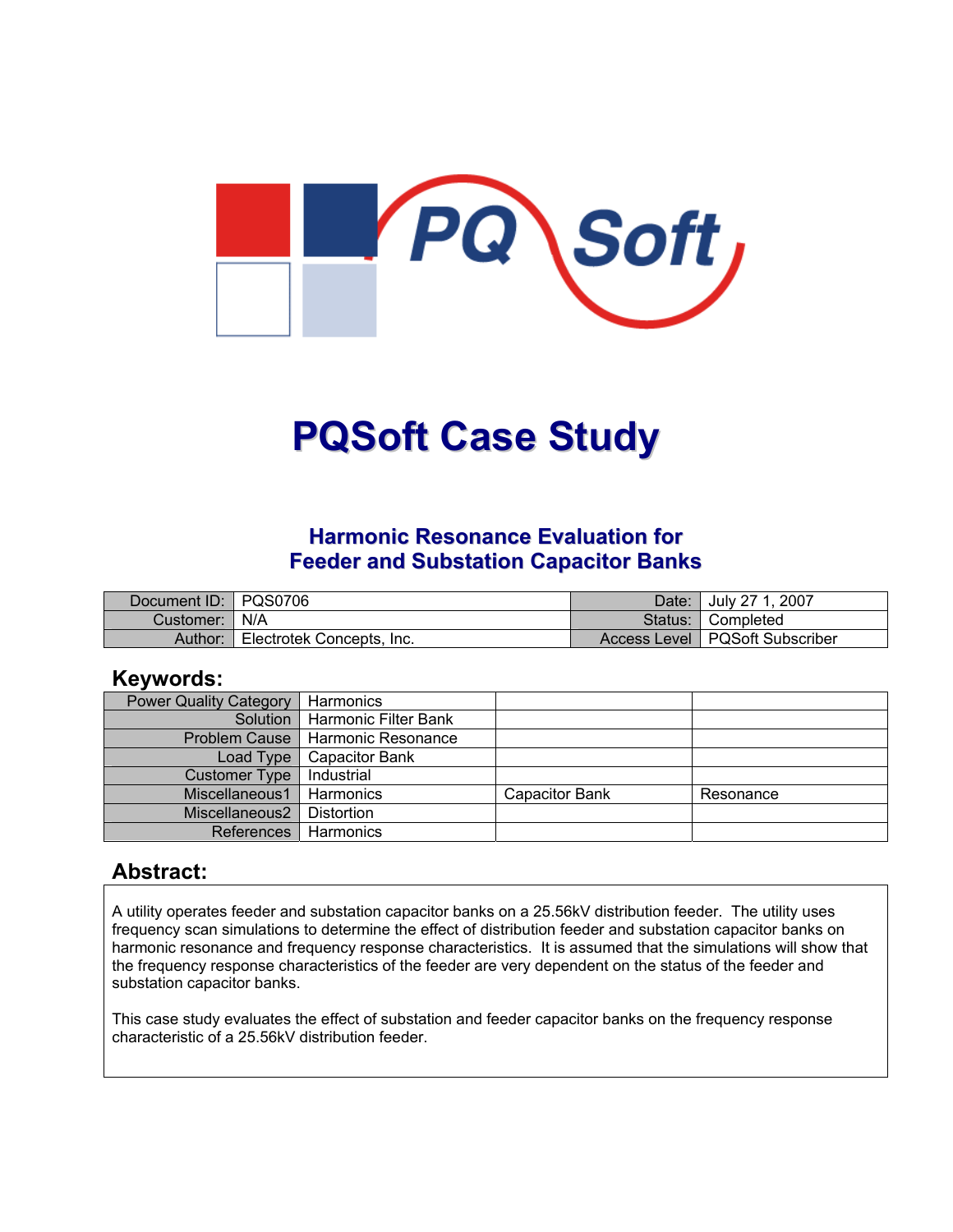## <span id="page-1-0"></span>**TABLE OF CONTENTS**

## **LIST OF FIGURES**

## **RELATED STANDARDS**

IEEE Std. 519-1992 IEEE Std. 1036-1992

## **GLOSSARY AND ACRONYMS**

| ASD        | Adjustable-Speed Drive           |
|------------|----------------------------------|
| CF         | <b>Crest Factor</b>              |
| <b>DPF</b> | <b>Displacement Power Factor</b> |
| <b>PF</b>  | Power Factor                     |
| <b>PWM</b> | Pulse Width Modulation           |
| <b>THD</b> | <b>Total Harmonic Distortion</b> |
| <b>TPF</b> | True Power Factor                |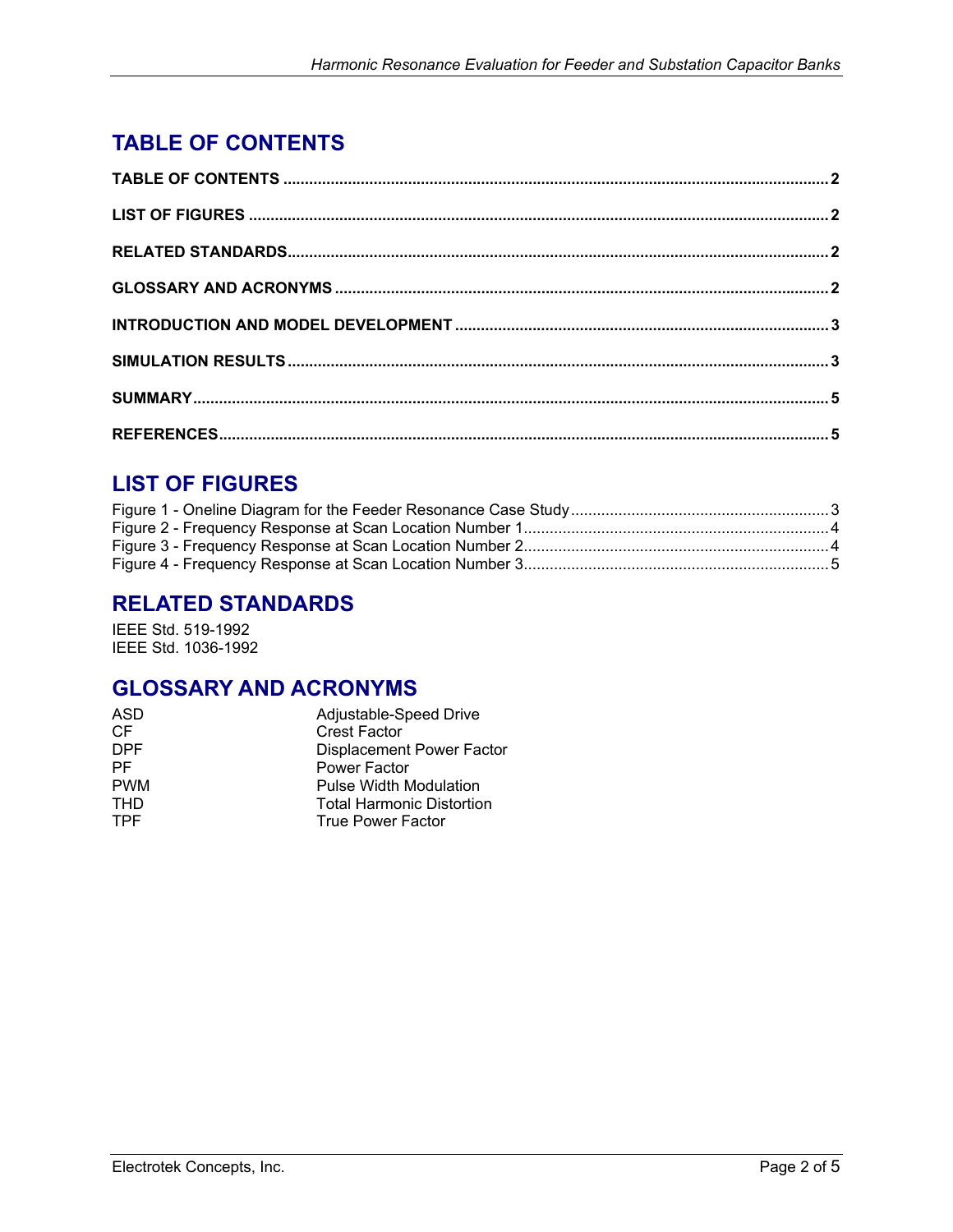## <span id="page-2-0"></span>**INTRODUCTION AND MODEL DEVELOPMENT**

The effect of distribution feeder and substation capacitor banks on harmonic resonance and frequency response characteristics was studied for the system shown in [Figure 1.](#page-2-1) The accuracy of the system model was verified using three-phase and single-line-to-ground fault currents and other steady-state quantities, such as capacitor bank rated current and voltage rise.

<span id="page-2-1"></span>

**Figure 1 - Oneline Diagram for the Feeder Resonance Case Study**

## **SIMULATION RESULTS**

Frequency scan analysis was used to determine the impedance vs. frequency characteristic for the circuit for various operating conditions. The frequency range for these cases was 60 Hz to 5,000 Hz (1 Hz increment). The load on the feeder for the full load condition was approximately 10.4 MVA at 98% power factor. The following frequency scan cases were completed:

| Scan<br>Location | Load<br><b>Condition</b><br><b>Full Load</b> | <b>Substation</b><br><b>Capacitor Bank</b><br>Off | Feeder<br><b>Capacitor Banks</b><br>All Off |
|------------------|----------------------------------------------|---------------------------------------------------|---------------------------------------------|
| 1                | Full Load                                    | Off                                               | All On                                      |
| 1                | Full Load                                    | On                                                | All Off                                     |
| 1                | Full Load                                    | On.                                               | All On                                      |
| $\overline{2}$   | Full Load                                    | Off                                               | All Off                                     |
| $\overline{2}$   | Full Load                                    | Off                                               | All On                                      |
| $\overline{2}$   | Full Load                                    | On.                                               | All Off                                     |
| $\overline{2}$   | Full Load                                    | On                                                | All On                                      |
| 3                | Full Load                                    | Off                                               | All Off                                     |
| 3                | Full Load                                    | Off                                               | All On                                      |
| 3                | Full Load                                    | On                                                | All Off                                     |
| 3                | Full Load                                    | On                                                | All On                                      |
|                  |                                              |                                                   |                                             |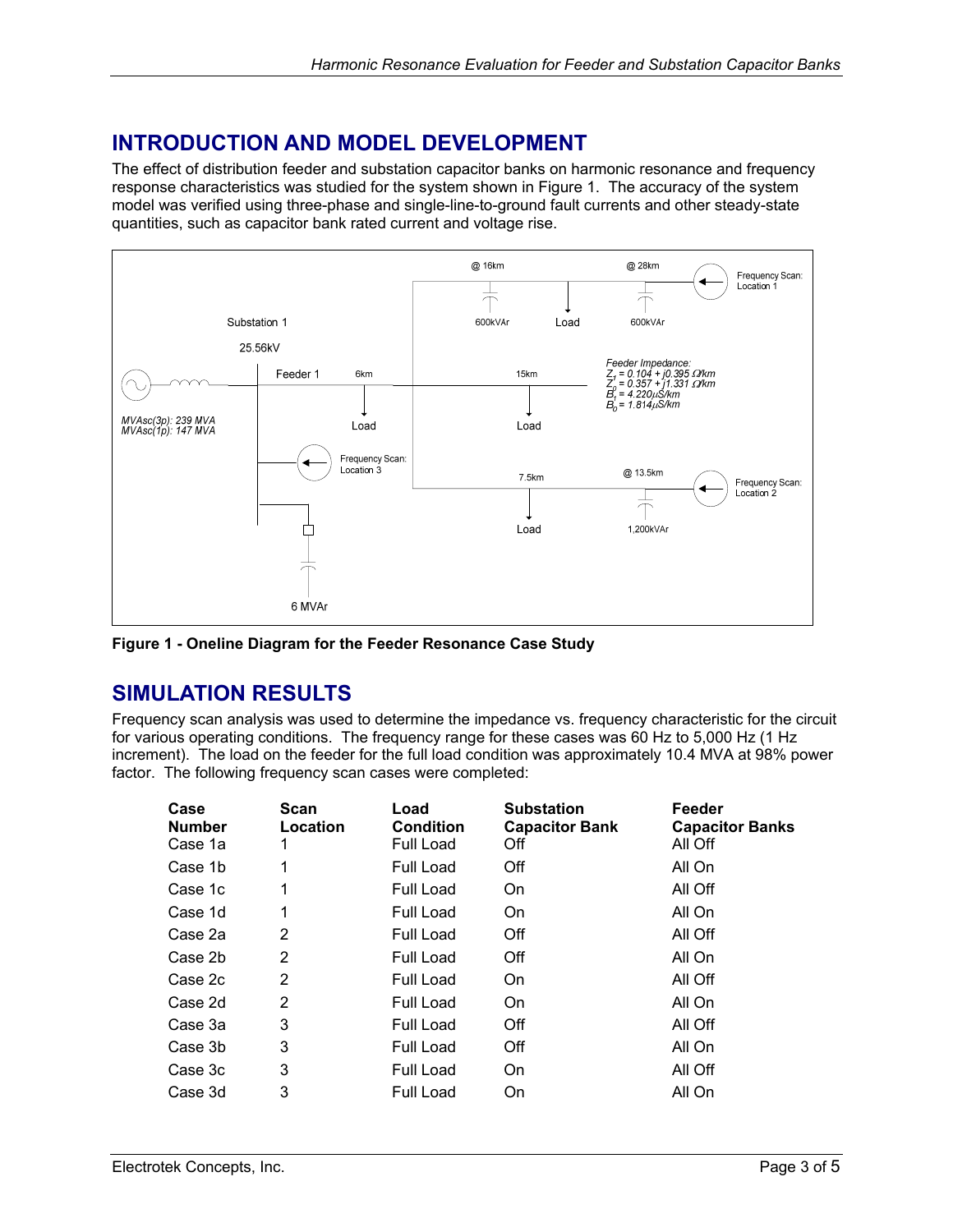<span id="page-3-1"></span>

<span id="page-3-0"></span>[Figure 2](#page-3-1) shows the impedance vs. frequency simulation results for scan location number 1 for the four operating conditions.

**Figure 2 - Frequency Response at Scan Location Number 1** 

[Figure 3](#page-3-2) shows the impedance vs. frequency simulation results for scan location number 2 for the four operating conditions.

<span id="page-3-2"></span>

**Figure 3 - Frequency Response at Scan Location Number 2**